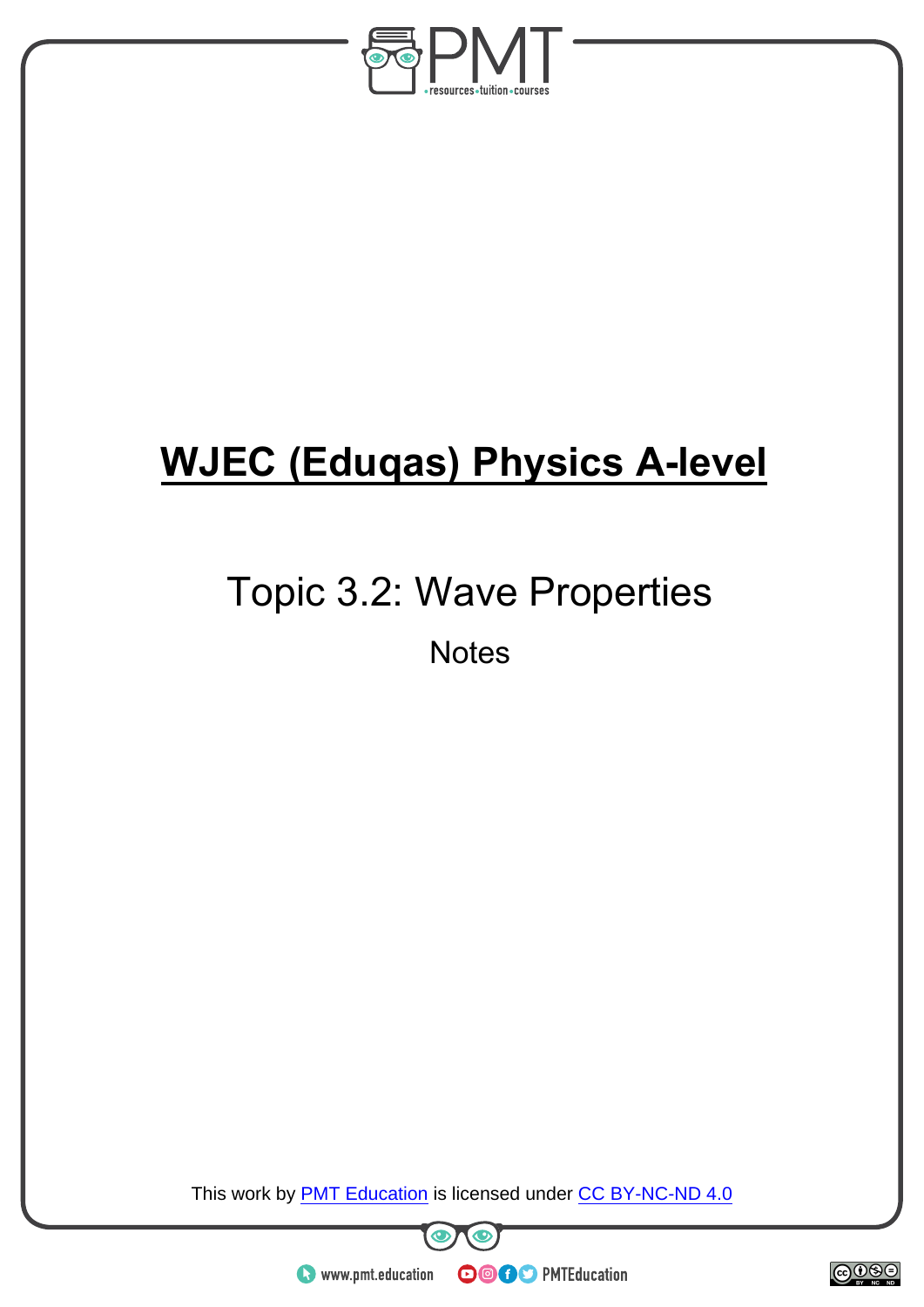

#### **Diffraction**

Diffraction is a phenomenon observed when waves pass through a gap or slit – **they spread out**. The extent to which they spread out depends on the relative sizes of the wavelength of the wave and the width of the gap.

When the wavelength, λ **is much smaller than the gap width**, there is **very little diffraction** and the main beam spreads out through less than  $180^{\circ}$ .

When the wavelength, λ **is greater than or equal to the gap width, the beam spreads out in approximately semi-circular wave fronts** (so has spread out through 180°).

This explains why we can hear sound round corners but cannot see round them. The wavelength of light is way too small compared to the gap (e.g. a door) whereas the wavelength of light is comparable to it.

### **Two Source Interference**

Two source interference is when waves from two different sources superpose and form a new wave. The two waves need to have the same frequency. The amplitude of this resultant wave depends on **how the two waves meet**.

If the waves meet in phase, the **amplitudes add up** and the resultant wave has an amplitude of the sum of the original amplitudes – called **constructive interference**.

If the waves meet in anti-phase, the **amplitudes cancel out** and the resultant wave has a zero amplitude – called **destructive interference**.



:Interference of two waves.svg

The **principle of superposition** is more general. It says that the resultant waves displacement at a time is given by the sum of the two individual displacements (taking note of positive or negative displacements).

### **Young's Double-Slit Experiment**

Young did an experiment which used both above concepts. He caused a wave source to diffract through two slits artificially creating two sources which could interfere with each other and produce a pattern on a screen of bright fringes and dark fringes.

**OOOO** PMTEducation

 $\bullet$  www.pmt.education

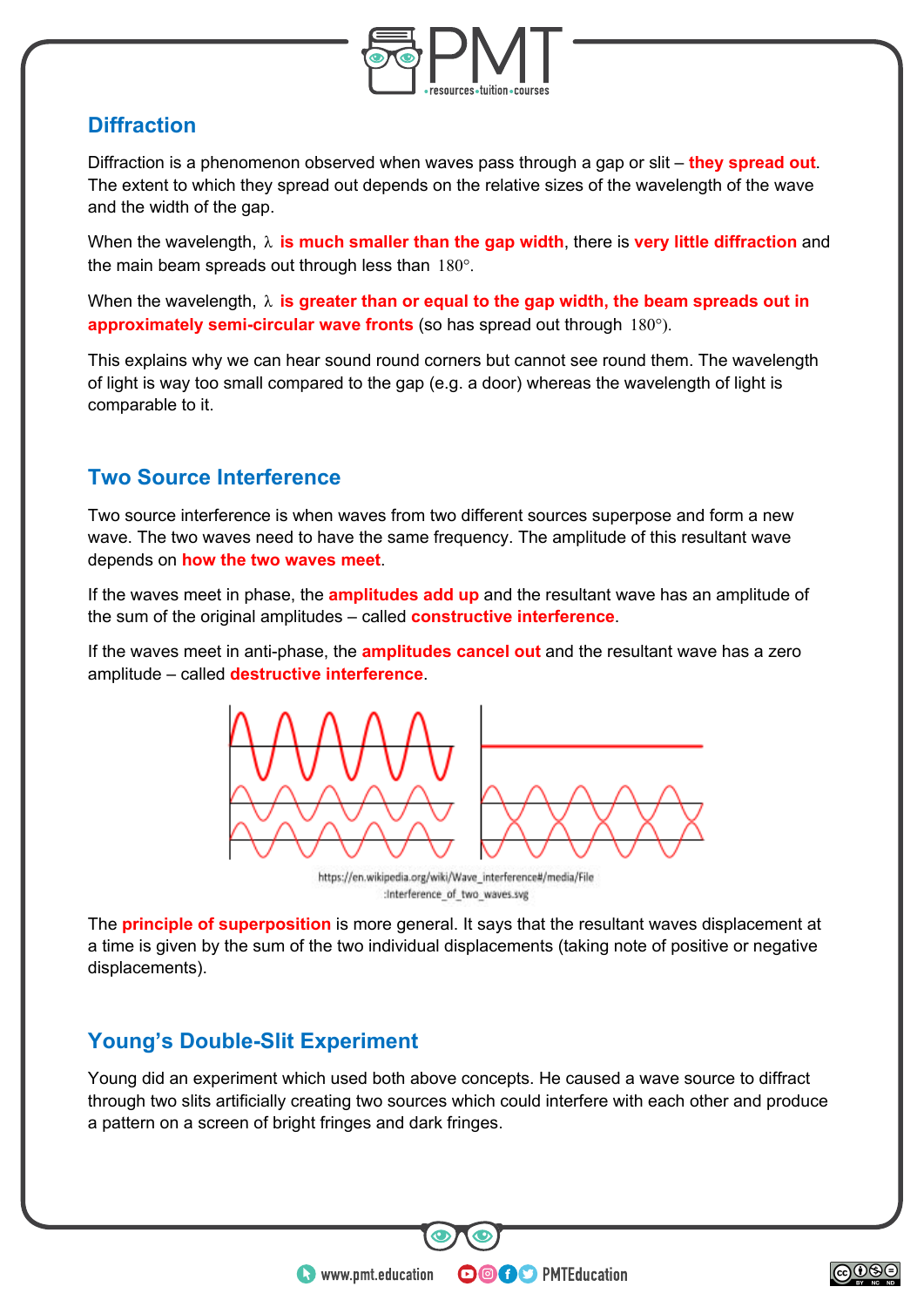

The experiment is important because it showed that light does indeed behave like a wave and **challenged the idea that light was made up of particles**.



This is a diagram of the double slit experiment. When the two rays meet on the screen, they either undergo constructive or destructive interference or some other partial interference.

**Path difference** is the difference in the **length of the path which waves travel**. This difference in paths is another way of looking at phase difference because the path difference can be used to calculate the phase difference and vice versa.

For constructive interference, the phase difference needs to be an integer multiple of  $2\pi$  but as  $2\pi$ is one whole wave cycle we say that the path difference needs to be an integer multiple of the wavelength  $= n\lambda$ .

In the above diagram we will assume that the two rays are parallel because the angle between them will be very small. Therefore, we can say that the difference in their path lengths, the path difference is equal to  $asin(\theta)$ . Hence for constructive interference,

 $n\lambda = a\sin(\theta)$ 

In the diagram above, the two angles marked  $\theta$  are **approximately** equal because the theory is based on the screen being an infinite distance away and therefore the dotted line in between the two light rays is approximately perpendicular to the line joining the top slit to the bottom ray. For  $D \gg \Delta y$ ,  $sin(\theta) \approx tan(\theta)$ .

Using some basic trigonometry, we can deduce that:

$$
tan (\theta) = \frac{\Delta y}{D}
$$
  
=> sin (\theta) \approx \frac{\Delta y}{D} and sin (\theta) \approx \frac{a\Delta y}{D}.

Therefore, substituting in, we have for the first maximum:

$$
\lambda = \frac{a\Delta y}{D}
$$

**OOOO** PMTEducation

BY NC ND  $\bigcirc$